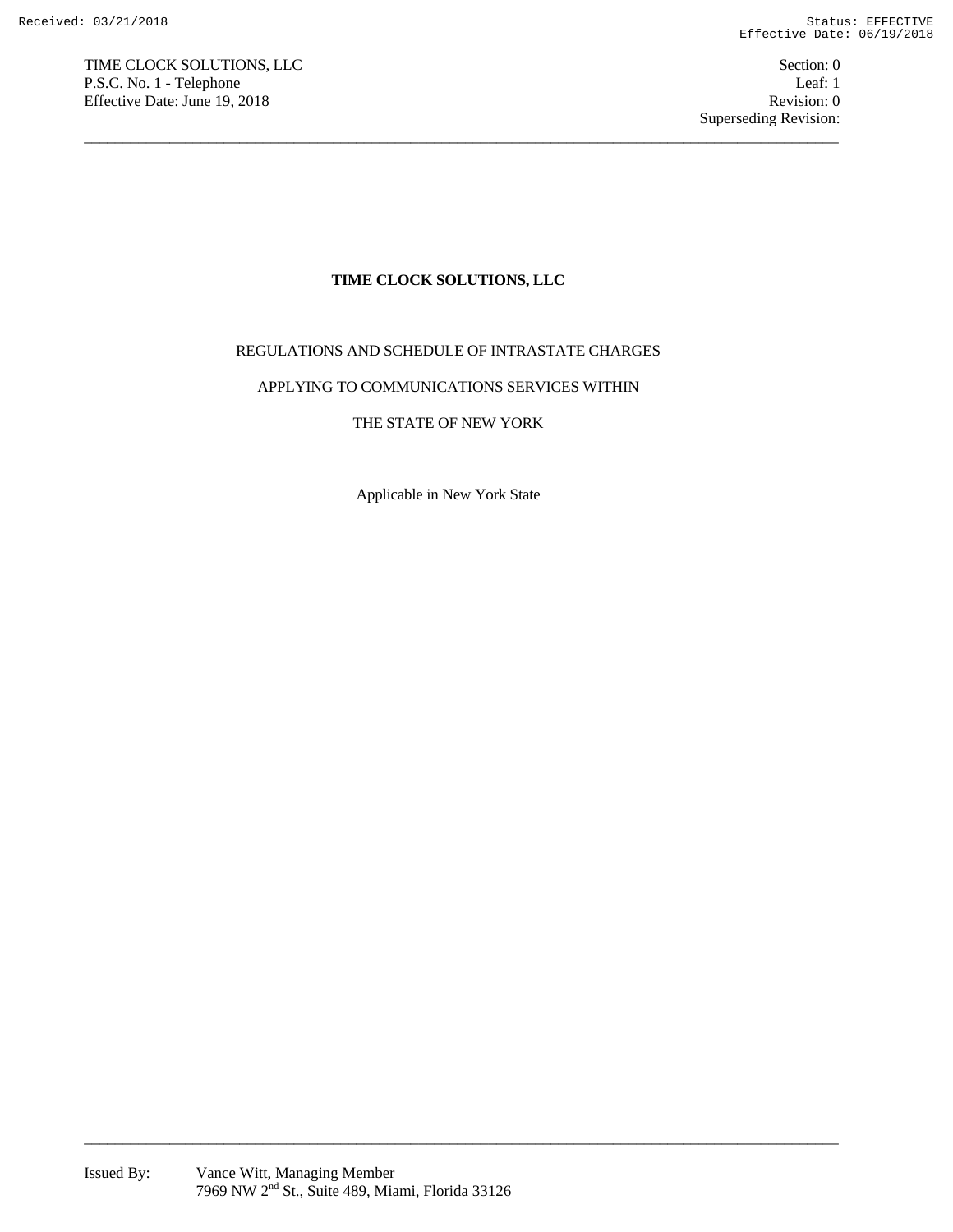### CONTACTING THE PUBLIC SERVICE COMMISSION

 $\overline{a_1}$  ,  $\overline{a_2}$  ,  $\overline{a_3}$  ,  $\overline{a_4}$  ,  $\overline{a_5}$  ,  $\overline{a_6}$  ,  $\overline{a_7}$  ,  $\overline{a_8}$  ,  $\overline{a_9}$  ,  $\overline{a_9}$  ,  $\overline{a_9}$  ,  $\overline{a_9}$  ,  $\overline{a_9}$  ,  $\overline{a_9}$  ,  $\overline{a_9}$  ,  $\overline{a_9}$  ,  $\overline{a_9}$  ,

In the case of a dispute between the Customer and the Company which cannot be resolved with mutual satisfaction, the Customer may file a complaint by contacting the New York State Department of Public Service by phone, online or by mail.

1. By Phone:

Helpline (for complaints/inquiries): 1-800-342-3377 for Continental United States or, 1-800-662-1220 for Hearing/Speech Impaired: TDD or, 518-472-8502 for fax

2. Online:

http://www.dps.ny.gov/complaints.html or,

3. By Mail:

NYS Department of Public Service Office of Consumer Services 3 Empire State Plaza Albany, NY 12223-1350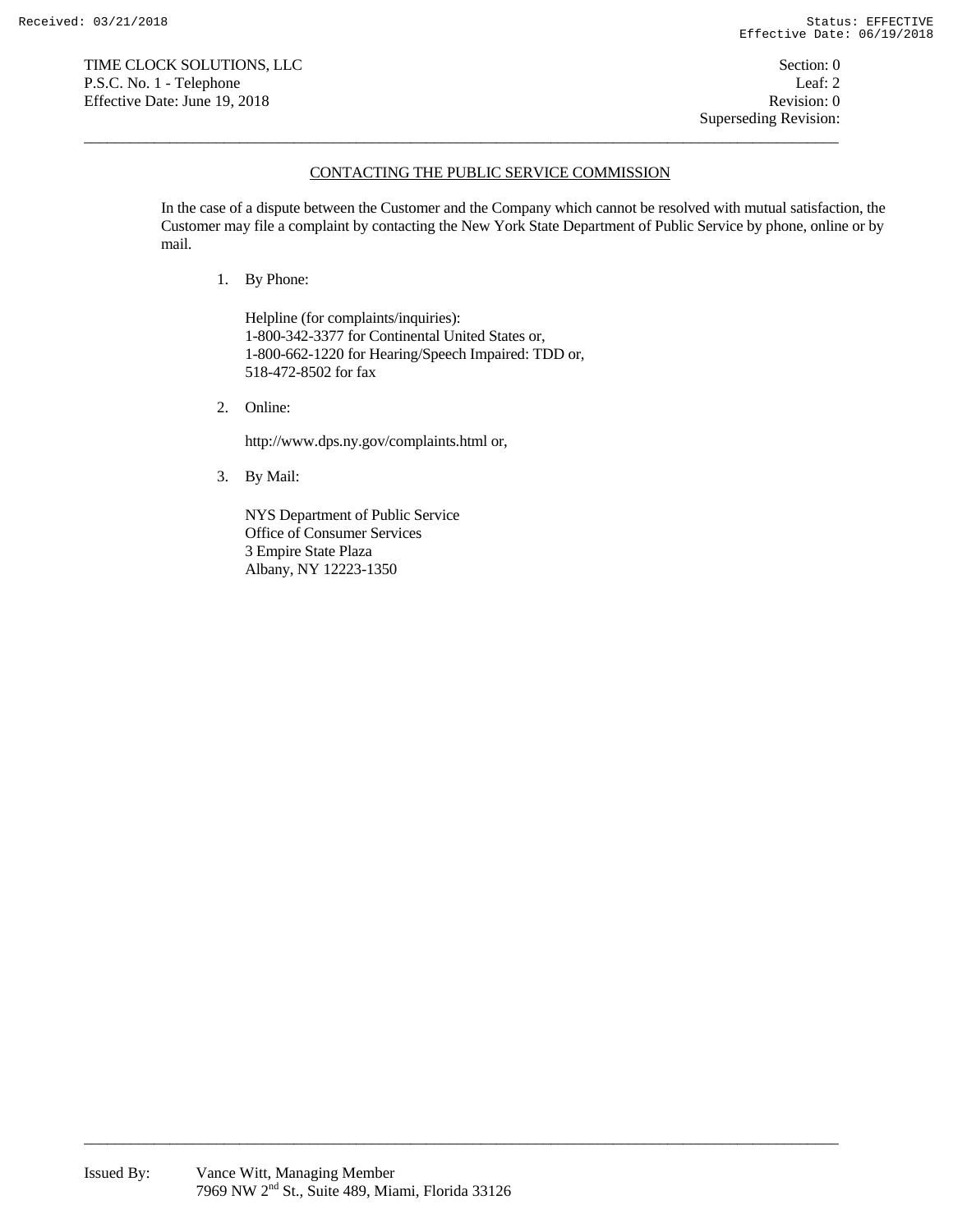Superseding Revision:

#### TABLE OF CONTENTS

 $\overline{a_1}$  ,  $\overline{a_2}$  ,  $\overline{a_3}$  ,  $\overline{a_4}$  ,  $\overline{a_5}$  ,  $\overline{a_6}$  ,  $\overline{a_7}$  ,  $\overline{a_8}$  ,  $\overline{a_9}$  ,  $\overline{a_9}$  ,  $\overline{a_9}$  ,  $\overline{a_9}$  ,  $\overline{a_9}$  ,  $\overline{a_9}$  ,  $\overline{a_9}$  ,  $\overline{a_9}$  ,  $\overline{a_9}$  ,

INDEX

SECTION 1 - APPLICATION OF TARIFF

SECTION 2 - GENERAL RULES AND REGULATIONS

SECTION 3 - CONNECTION CHARGES

SECTION 4 - REGIONAL TOLL USAGE AND MILEAGE CHARGES

SECTION 5 - SUPPLEMENTAL SERVICES

SECTION 6 - RESIDENTIAL NETWORK SWITCHED SERVICES

SECTION 7 - BUSINESS NETWORK SWITCHED SERVICES

SECTION 8 - SPECIAL SERVICES AND PROGRAMS

SECTION 9 - SPECIAL ARRANGEMENTS

SECTION 10 - LOCAL CALLING AREAS

SECTION 11 - EXPLANATION OF TERMS

SECTION 12 - BILLING AND COLLECTION SERVICES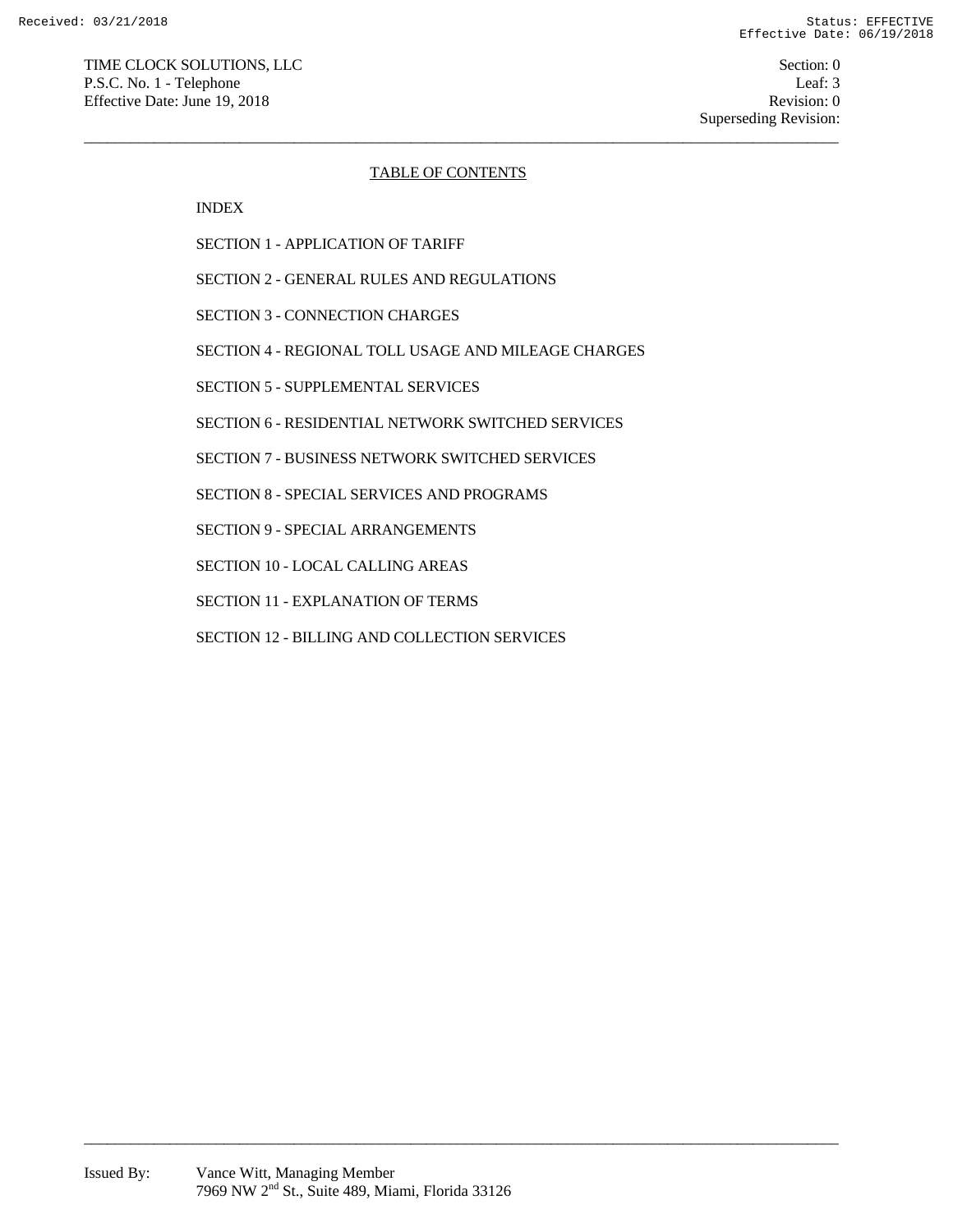TIME CLOCK SOLUTIONS, LLC Section: 0 P.S.C. No. 1 - Telephone Leaf: 4 Effective Date: June 19, 2018 Revision: 0

## EXPLANATION OF NOTES

 $\overline{a_1}$  ,  $\overline{a_2}$  ,  $\overline{a_3}$  ,  $\overline{a_4}$  ,  $\overline{a_5}$  ,  $\overline{a_6}$  ,  $\overline{a_7}$  ,  $\overline{a_8}$  ,  $\overline{a_9}$  ,  $\overline{a_9}$  ,  $\overline{a_9}$  ,  $\overline{a_9}$  ,  $\overline{a_9}$  ,  $\overline{a_9}$  ,  $\overline{a_9}$  ,  $\overline{a_9}$  ,  $\overline{a_9}$  ,

- (C) Indicates Changed Regulation
- (D) Indicates Discontinued Rate or Regulation
- (I) Indicates Rate Increase
- (M) Indicates Move in Location of Text
- (N) New.
- (R) Indicates Rate Reduction
- (T) Indicates Change of Text Only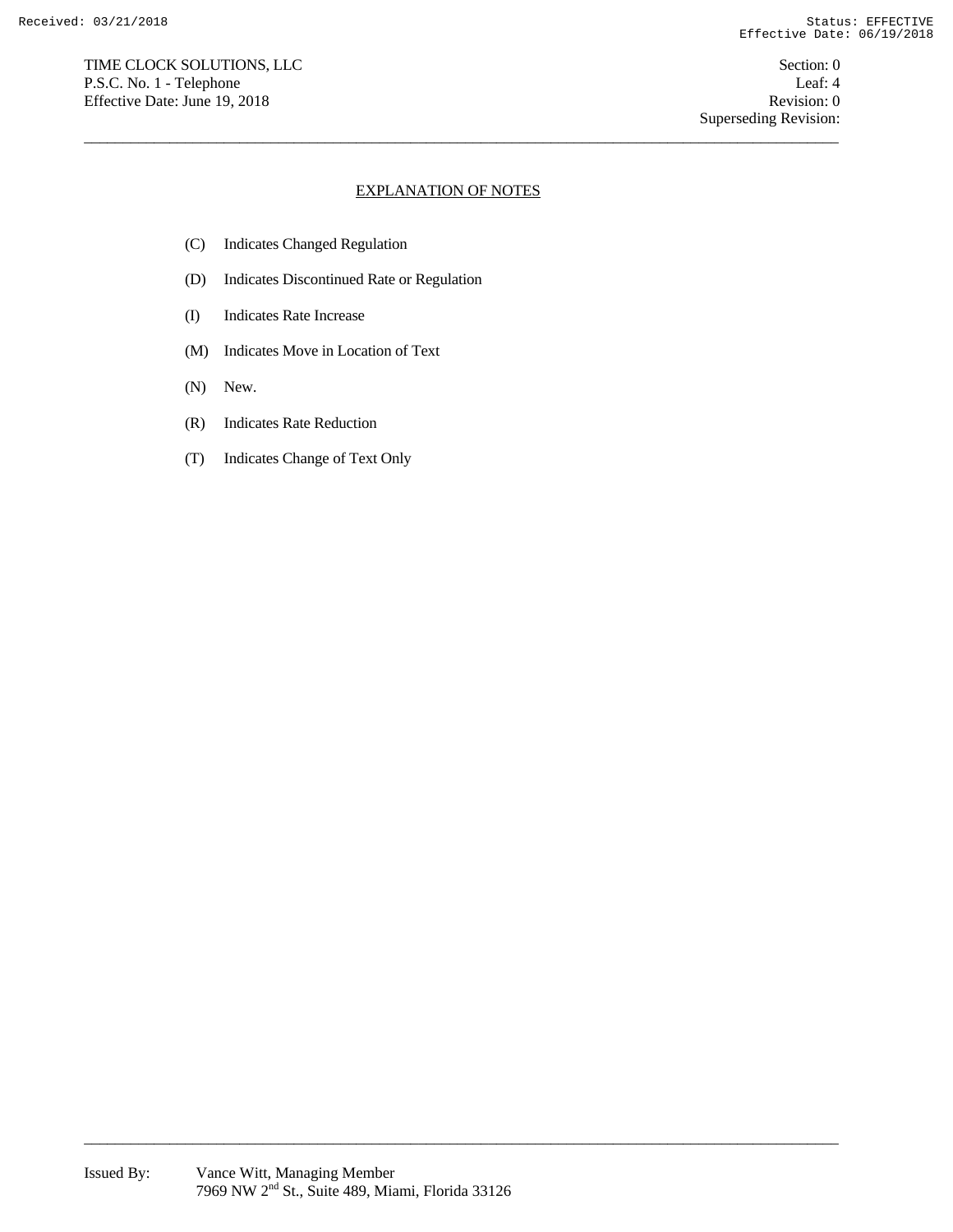### CHECK SHEET

The pages of this tariff shown below are effective as of the dates shown, except as otherwise noted. Revised or new original pages which contain any changes from the original tariff in effect as of the date hereof are shown below:

 $\overline{a_1}$  ,  $\overline{a_2}$  ,  $\overline{a_3}$  ,  $\overline{a_4}$  ,  $\overline{a_5}$  ,  $\overline{a_6}$  ,  $\overline{a_7}$  ,  $\overline{a_8}$  ,  $\overline{a_9}$  ,  $\overline{a_9}$  ,  $\overline{a_9}$  ,  $\overline{a_9}$  ,  $\overline{a_9}$  ,  $\overline{a_9}$  ,  $\overline{a_9}$  ,  $\overline{a_9}$  ,  $\overline{a_9}$  ,

| Number of Section | Page Number | Number of Revision                          |
|-------------------|-------------|---------------------------------------------|
| Section 0         | $1 - 10$    | 2 <sup>nd</sup> Revised Leaf 5 <sup>*</sup> |
| Section 1         | $1 - 2$     | Original                                    |
| Section 2         | $1 - 18$    | Original                                    |
| Section 3         | $1 - 4$     | Original                                    |
| Section 4         | $1-5$       | Original                                    |
| Section 5         | $1 - 11$    | 2 <sup>nd</sup> Revised Leaf 9*             |
| Section 6         | $1-6$       | Original                                    |
| Section 7         | $1 - 8$     | Original                                    |
| Section 8         | $1 - 10$    | Original                                    |
| Section 9         | $1-3$       | Original                                    |
| Section 10        | $1-2$       | Original                                    |
| Section 11        | $1 - 8$     | Original                                    |
| Section 12        | $1 - 4$     | Original                                    |

 $\overline{a_1}$  ,  $\overline{a_2}$  ,  $\overline{a_3}$  ,  $\overline{a_4}$  ,  $\overline{a_5}$  ,  $\overline{a_6}$  ,  $\overline{a_7}$  ,  $\overline{a_8}$  ,  $\overline{a_9}$  ,  $\overline{a_9}$  ,  $\overline{a_9}$  ,  $\overline{a_9}$  ,  $\overline{a_9}$  ,  $\overline{a_9}$  ,  $\overline{a_9}$  ,  $\overline{a_9}$  ,  $\overline{a_9}$  ,

\*- indicates pages included in this filing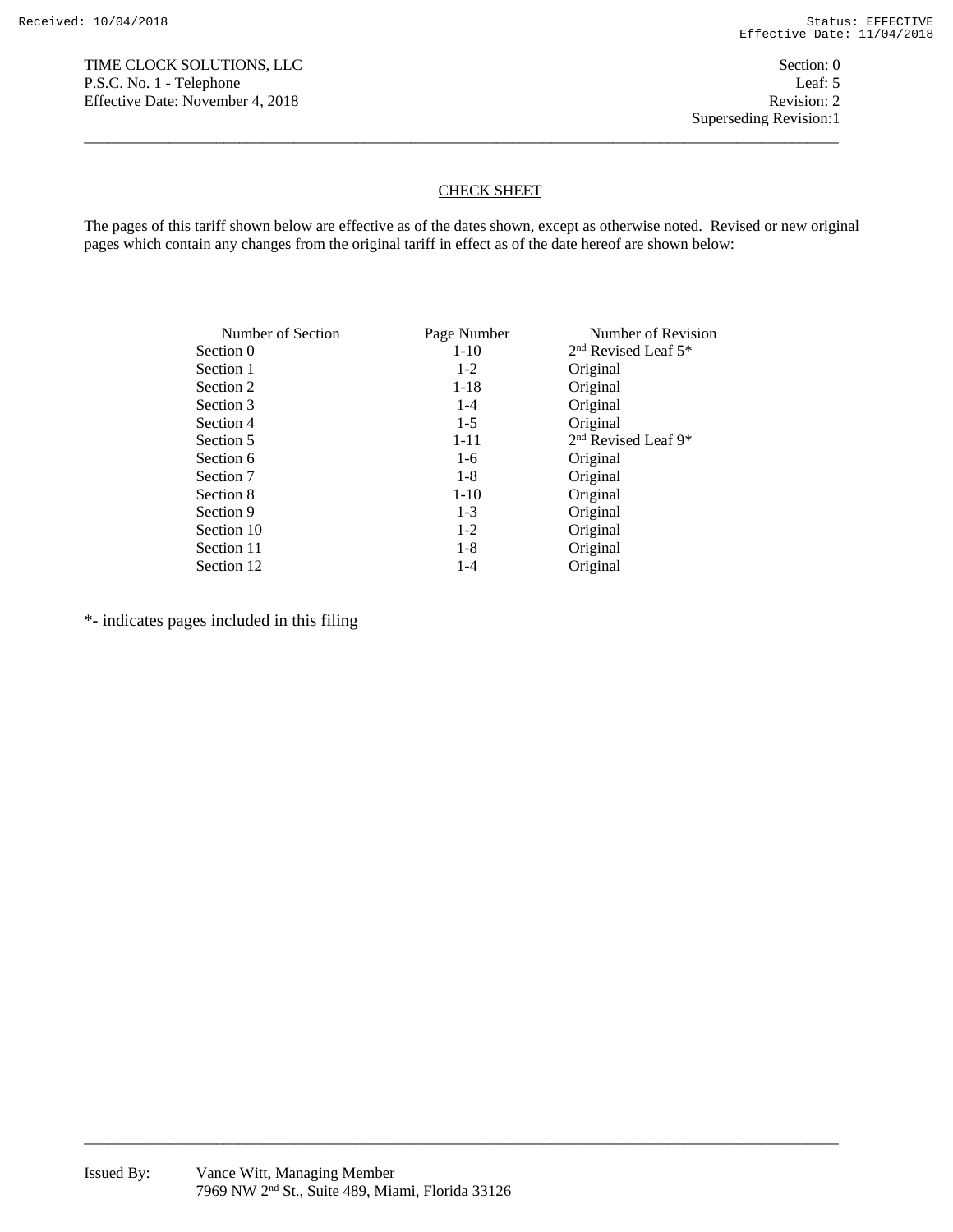$\mathbf A$ 

 $\bf{B}$ 

 $\mathbf C$ 

Section: 0 Leaf: 6 Revision: 0 Superseding Revision:

## **INDEX**

| Billing Name and Address Service- Undertaking of the Telephone Company |
|------------------------------------------------------------------------|
|                                                                        |
|                                                                        |
|                                                                        |
|                                                                        |
|                                                                        |
|                                                                        |
|                                                                        |
|                                                                        |
|                                                                        |
|                                                                        |
|                                                                        |
|                                                                        |
|                                                                        |
|                                                                        |
|                                                                        |
|                                                                        |
|                                                                        |
|                                                                        |
|                                                                        |
|                                                                        |
|                                                                        |
|                                                                        |
|                                                                        |
|                                                                        |
|                                                                        |
|                                                                        |
|                                                                        |
|                                                                        |
|                                                                        |
|                                                                        |
|                                                                        |
|                                                                        |
|                                                                        |
|                                                                        |
|                                                                        |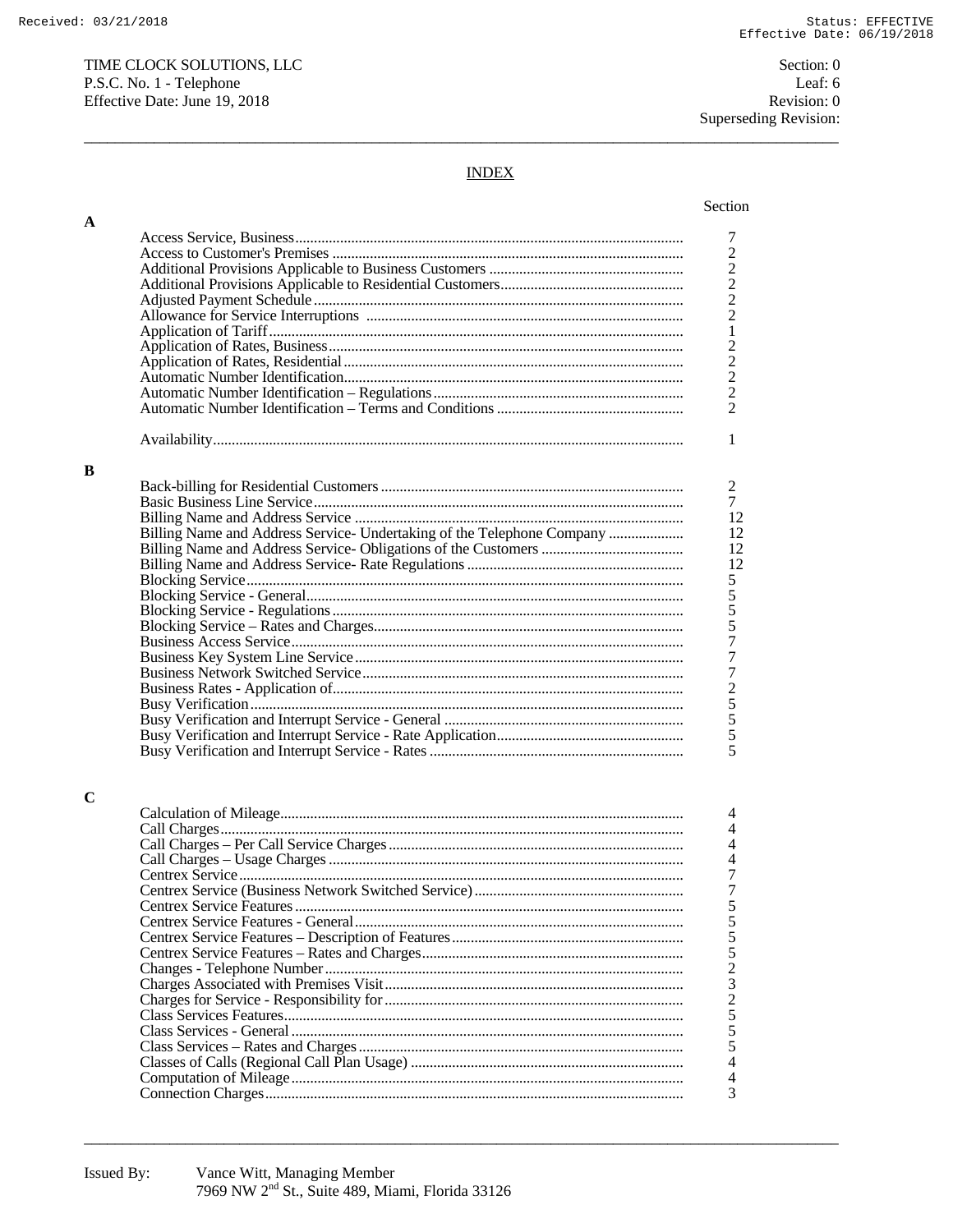Section: 0 Leaf: 7 Revision: 0 Superseding Revision:

# **INDEX**

|   |                                                                              | 332355555225555                            |
|---|------------------------------------------------------------------------------|--------------------------------------------|
|   |                                                                              |                                            |
|   |                                                                              |                                            |
|   |                                                                              |                                            |
|   |                                                                              |                                            |
|   |                                                                              |                                            |
|   |                                                                              |                                            |
|   |                                                                              |                                            |
|   |                                                                              |                                            |
|   |                                                                              |                                            |
|   |                                                                              |                                            |
|   |                                                                              |                                            |
|   |                                                                              |                                            |
|   |                                                                              |                                            |
|   |                                                                              | 5                                          |
|   |                                                                              |                                            |
| D |                                                                              |                                            |
|   |                                                                              |                                            |
|   |                                                                              |                                            |
|   |                                                                              |                                            |
|   |                                                                              |                                            |
|   |                                                                              |                                            |
|   |                                                                              | 22255528888                                |
|   |                                                                              |                                            |
|   |                                                                              |                                            |
|   |                                                                              |                                            |
|   | Discounted Service For Hearing or Speech Impaired Customers - General        |                                            |
|   | Discounted Service For Hearing or Speech Impaired Customers - Billing        |                                            |
|   | Discounted Service For Hearing or Speech Impaired Customers - Certification  |                                            |
|   | Discounted Service For Hearing or Speech Impaired Customers - Qualifications |                                            |
|   |                                                                              | $\overline{2}$                             |
|   |                                                                              |                                            |
| E |                                                                              |                                            |
|   |                                                                              |                                            |
|   |                                                                              | $\begin{smallmatrix}2\\8\end{smallmatrix}$ |
|   |                                                                              | $\overline{2}$                             |
|   |                                                                              | 11                                         |
|   |                                                                              |                                            |
|   |                                                                              |                                            |
| F |                                                                              |                                            |
|   |                                                                              | 6                                          |
|   |                                                                              |                                            |
|   |                                                                              | $\frac{2}{2}$                              |
|   |                                                                              |                                            |
|   |                                                                              |                                            |
| G |                                                                              |                                            |
|   |                                                                              | $\overline{c}$                             |
|   |                                                                              |                                            |
|   |                                                                              |                                            |
|   |                                                                              | $\begin{array}{c} 2 \\ 2 \\ 2 \end{array}$ |
|   |                                                                              |                                            |
|   |                                                                              |                                            |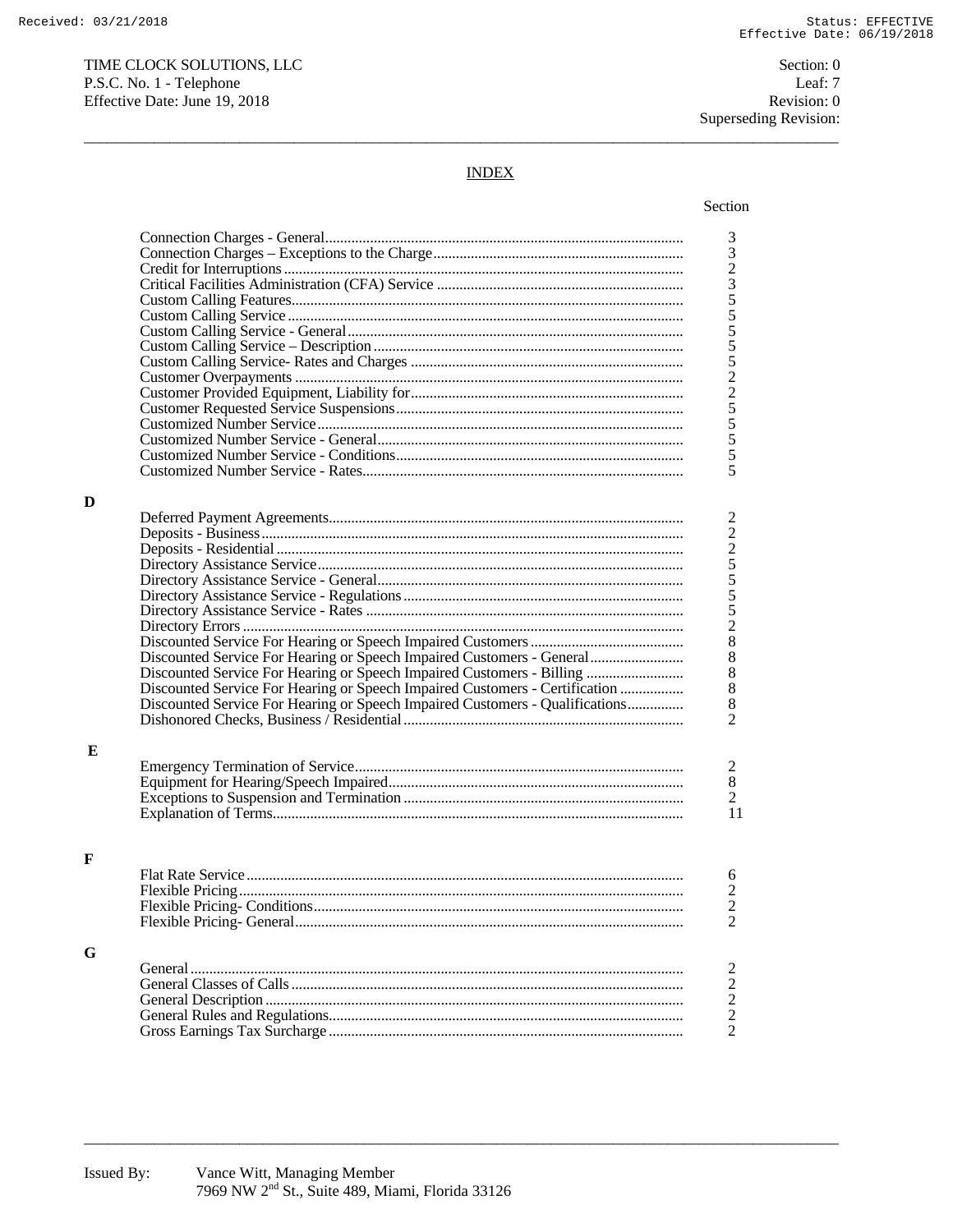Section: 0 Leaf: 8 Revision: 0 Superseding Revision:

## **INDEX**

| H |                                                                     |                                            |
|---|---------------------------------------------------------------------|--------------------------------------------|
|   |                                                                     | 8                                          |
|   |                                                                     | $8\,$                                      |
|   |                                                                     | $8\phantom{1}$                             |
|   |                                                                     | 8                                          |
|   |                                                                     |                                            |
| I |                                                                     |                                            |
|   |                                                                     | 8                                          |
|   |                                                                     | $\boldsymbol{2}$                           |
|   |                                                                     |                                            |
|   |                                                                     | $\begin{array}{c} 9 \\ 3 \\ 2 \end{array}$ |
|   |                                                                     |                                            |
|   |                                                                     |                                            |
|   |                                                                     | 5                                          |
|   |                                                                     |                                            |
| K |                                                                     |                                            |
|   |                                                                     | 6                                          |
|   |                                                                     |                                            |
| L |                                                                     |                                            |
|   |                                                                     | 2                                          |
|   |                                                                     | $\overline{2}$<br>$\overline{2}$           |
|   |                                                                     |                                            |
|   |                                                                     | 10                                         |
|   |                                                                     | 5                                          |
| M |                                                                     |                                            |
|   |                                                                     | 6                                          |
|   |                                                                     | 4                                          |
|   |                                                                     | $\overline{c}$                             |
|   |                                                                     | 3                                          |
|   |                                                                     |                                            |
| N |                                                                     |                                            |
|   |                                                                     | 8                                          |
|   |                                                                     | 8                                          |
|   |                                                                     | $\,$ $\,$                                  |
|   |                                                                     | $\,$ 8 $\,$                                |
|   | Nonpayment-Suspension or Termination for - Residential Requirements | $\sqrt{2}$                                 |
|   |                                                                     | 9                                          |
|   |                                                                     |                                            |
| O |                                                                     |                                            |
|   |                                                                     | 2<br>$\overline{4}$                        |
|   |                                                                     |                                            |
| P |                                                                     |                                            |
|   |                                                                     | 2                                          |
|   |                                                                     | 2                                          |
|   |                                                                     | $\tau$                                     |
|   |                                                                     | $\mathfrak{Z}$                             |
|   |                                                                     | 5                                          |
|   |                                                                     |                                            |
| R |                                                                     |                                            |
|   |                                                                     | 4                                          |
|   |                                                                     | 4                                          |
|   |                                                                     | $\overline{c}$                             |
|   |                                                                     | 6                                          |
|   |                                                                     | $\overline{\mathbf{c}}$                    |
|   |                                                                     | $\sqrt{3}$                                 |
|   |                                                                     | $\overline{2}$                             |
|   |                                                                     |                                            |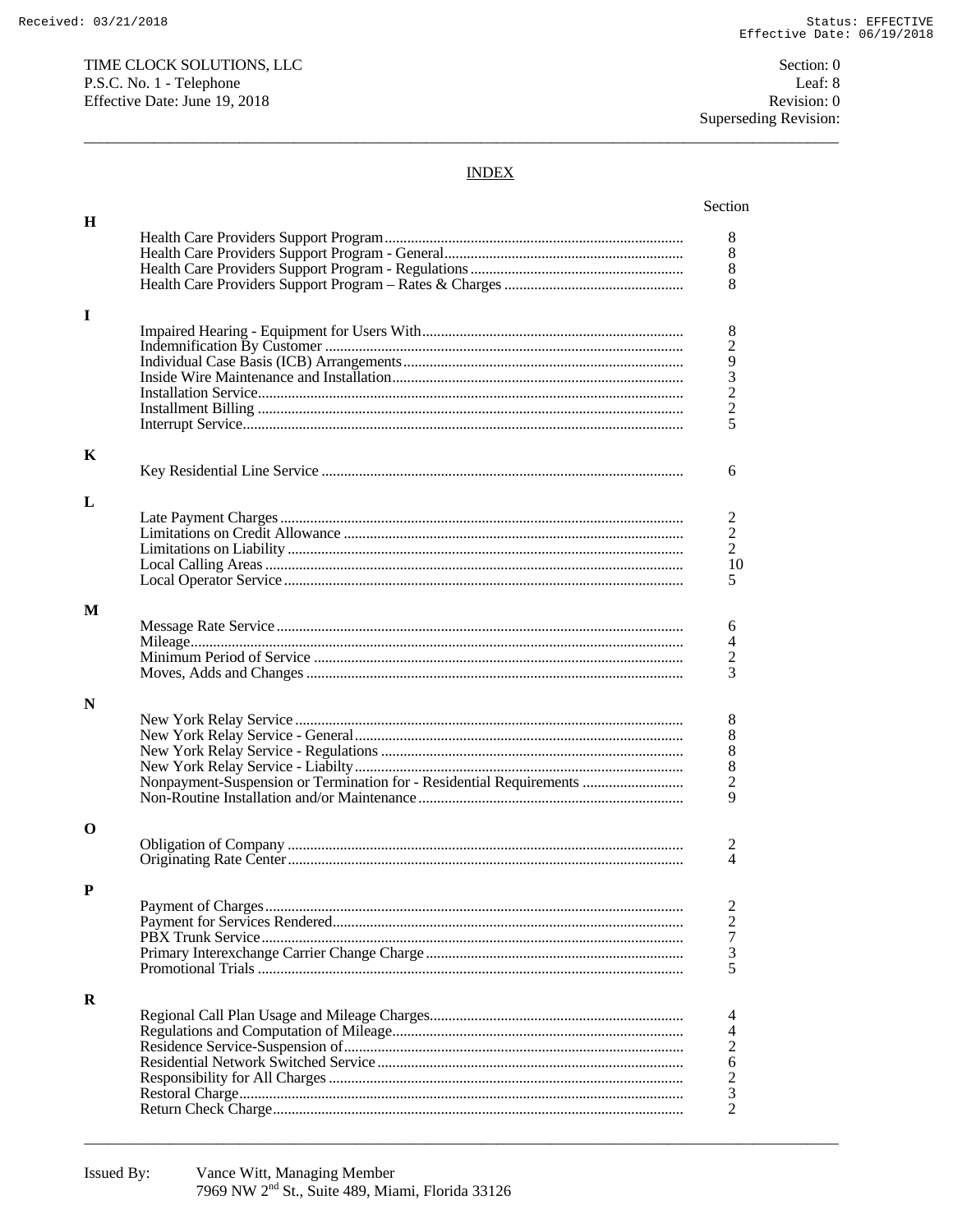TIME CLOCK SOLUTIONS, LLC Section: 0 P.S.C. No. 1 - Telephone Leaf: 9 Effective Date: June 19, 2018 Revision: 0

Superseding Revision:

# INDEX

 $\overline{a_1}$  ,  $\overline{a_2}$  ,  $\overline{a_3}$  ,  $\overline{a_4}$  ,  $\overline{a_5}$  ,  $\overline{a_6}$  ,  $\overline{a_7}$  ,  $\overline{a_8}$  ,  $\overline{a_9}$  ,  $\overline{a_9}$  ,  $\overline{a_9}$  ,  $\overline{a_9}$  ,  $\overline{a_9}$  ,  $\overline{a_9}$  ,  $\overline{a_9}$  ,  $\overline{a_9}$  ,  $\overline{a_9}$  ,

#### Section and the section of the section of the section of the section of the section of the section

**S** 

**T** 

| Schools and Libraries Discount Program - Discounted Rates for Schools and Libraries |
|-------------------------------------------------------------------------------------|
|                                                                                     |
|                                                                                     |
|                                                                                     |
|                                                                                     |
|                                                                                     |
|                                                                                     |
|                                                                                     |
|                                                                                     |
|                                                                                     |
|                                                                                     |
|                                                                                     |
|                                                                                     |
|                                                                                     |
|                                                                                     |
| Special Credit Card for Blind and Disabled Persons - Billing Authorization          |
|                                                                                     |
|                                                                                     |
|                                                                                     |
|                                                                                     |
|                                                                                     |
|                                                                                     |
|                                                                                     |
|                                                                                     |
|                                                                                     |
|                                                                                     |
|                                                                                     |
|                                                                                     |
|                                                                                     |
|                                                                                     |
|                                                                                     |
|                                                                                     |
|                                                                                     |
|                                                                                     |
|                                                                                     |
|                                                                                     |
| Telecommunications Service Priority (TSP) - Request Process- Restoration            |
| Telecommunications Service Priority (TSP) - Request Process- Provisioning           |
| Telecommunications Service Priority (TSP) - Responsibilities of the End-User        |
| Telecommunications Service Priority (TSP) – Responsibilities of the Company         |
|                                                                                     |
|                                                                                     |
|                                                                                     |
|                                                                                     |
|                                                                                     |
| Telephone Surcharges- Surcharge for State Gross Income and Gross Earnings Taxes     |
|                                                                                     |
|                                                                                     |
|                                                                                     |
|                                                                                     |
|                                                                                     |
|                                                                                     |
|                                                                                     |